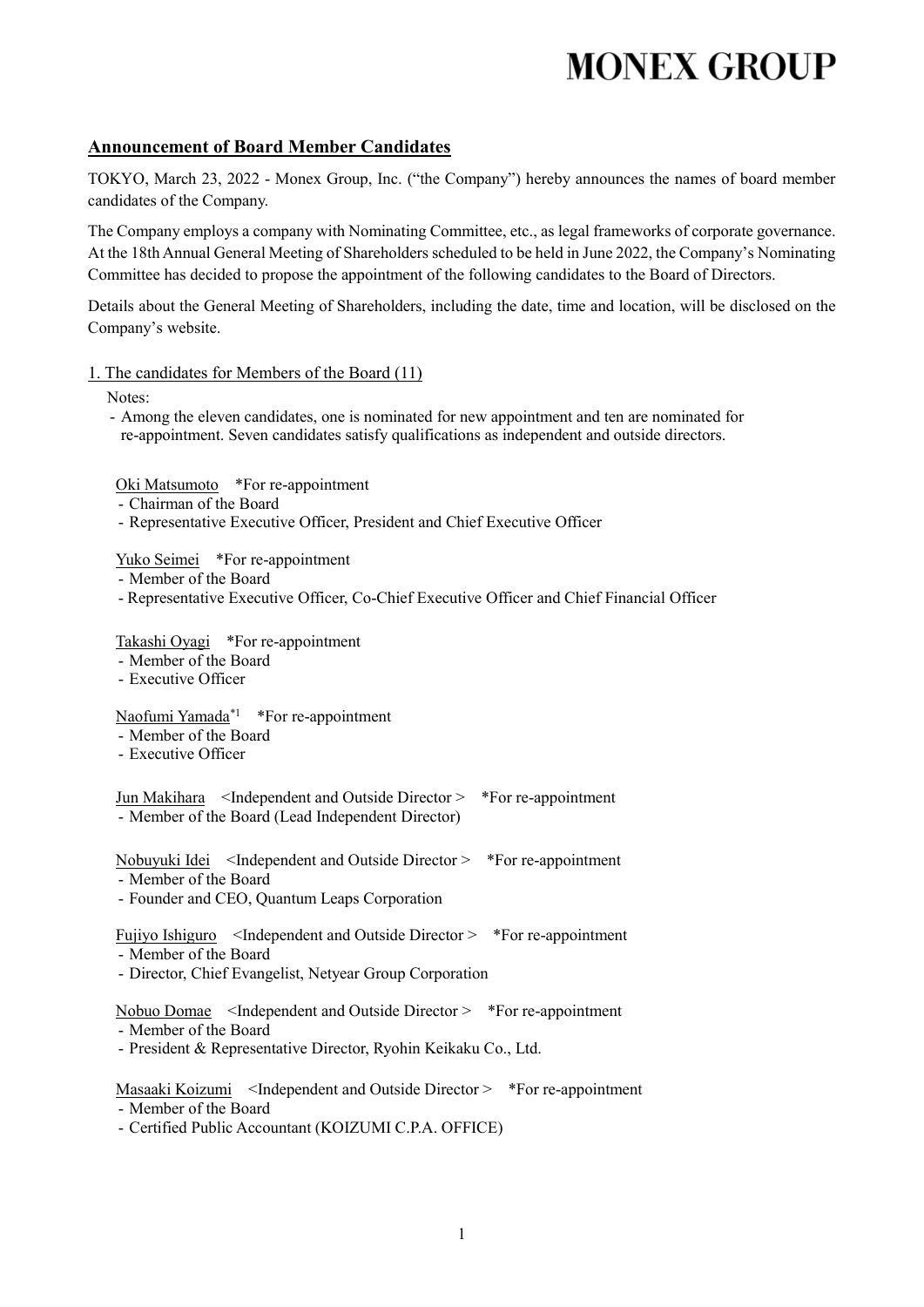## **MONEX GROUP**

Shiho Konno <Independent and Outside Director > \*For re-appointment

- Member of the Board
- Attorney-at-law (Shiho Konno Habataki Law Office)

Ungyong  $\text{Shu}^{2}$  <Independent and Outside Director> \*For new appointment

- Member of the Board
- Managing Director, Core Value Management, Co., Ltd.

\*1 As announced in the news release "Announcement of Changes in Management " dated March 23, 2022, Mr. Naofumi Yamada is scheduled to assume the position of Executive Officer of the Company as of April 1, 2022. He will no longer be an outside director and will become an internal director as of the same date.

\*2 The Company will newly submit the appropriate notifications for Mr. Ungyong Shu to be a director.

#### [Resignation of the Member of the Board (scheduled)]

Shoji Kuwashima will resign from the Board of Directors at the time of conclusion of the 18th Annual General Meeting of Shareholders. He will continue to serve as an Executive Officer and Chairman of the Company.

- 2. Information on board member candidates for new appointment
	- (career summary, important concurrent positions at other organizations and reasons for nomination)

Note:

- Important concurrent positions at other organizations are as of March 23, 2022.

| <b>Ungyong Shu</b>                |  |
|-----------------------------------|--|
| (Date of birth: October 19, 1962) |  |

|  | [Career summary] |
|--|------------------|
|--|------------------|

| Apr. | 1986 | Joined Morgan Guaranty Trust Company of New York, a subsidiary of J.P.     |
|------|------|----------------------------------------------------------------------------|
|      |      | Morgan & Company, Inc.                                                     |
| May  | 2001 | Managing Director, J.P. Morgan Securities, Tokyo Office (currently J.P.    |
|      |      | Morgan Securities Japan Co., Ltd.)                                         |
| Jul. | 2005 | Head of Financial Institutions Division                                    |
| May  | 2007 | Managing Director and Chairman of Financial Institutions Group, Investment |
|      |      | Banking Division, Merrill Lynch Japan Securities Ltd.                      |
| Jul. | 2010 | Co-Head of Investment Banking Division                                     |
| Jul. | 2011 | Vice Chairman (Resigned in Mar. 2013)                                      |
| Nov. | 2013 | Representative Director, Core Value Management, Co., Ltd. (Present)        |
| Jun. | 2015 | Outside Director, The Dai-ichi Life Insurance Company, Limited             |
| Oct. | 2016 | Outside Director (Audit and Supervisory Committee Member), Dai-ichi Life   |
|      |      | Holdings, Inc. (Present)                                                   |
| Jun. | 2021 | <b>Outside Director, Sojitz Corporation (Present)</b>                      |
|      |      |                                                                            |

[Important concurrent positions at other organizations]

- 1) Representative Director, Core Value Management, Co., Ltd.
- 2) Outside Director (Audit and Supervisory Committee Member), Dai-ichi Life Holdings, Inc.
- 3) Outside Director, Sojitz Corporation

#### [Reason for Nomination as Director]

Mr. Ungyong Shu has a high level of expertise in M&A strategies and financial and capital policies at investment banks, as well as extensive experience and personal connections as a corporate manager at financial institutions. In addition, he has experience as outside directors and an audit committee member of listed companies.